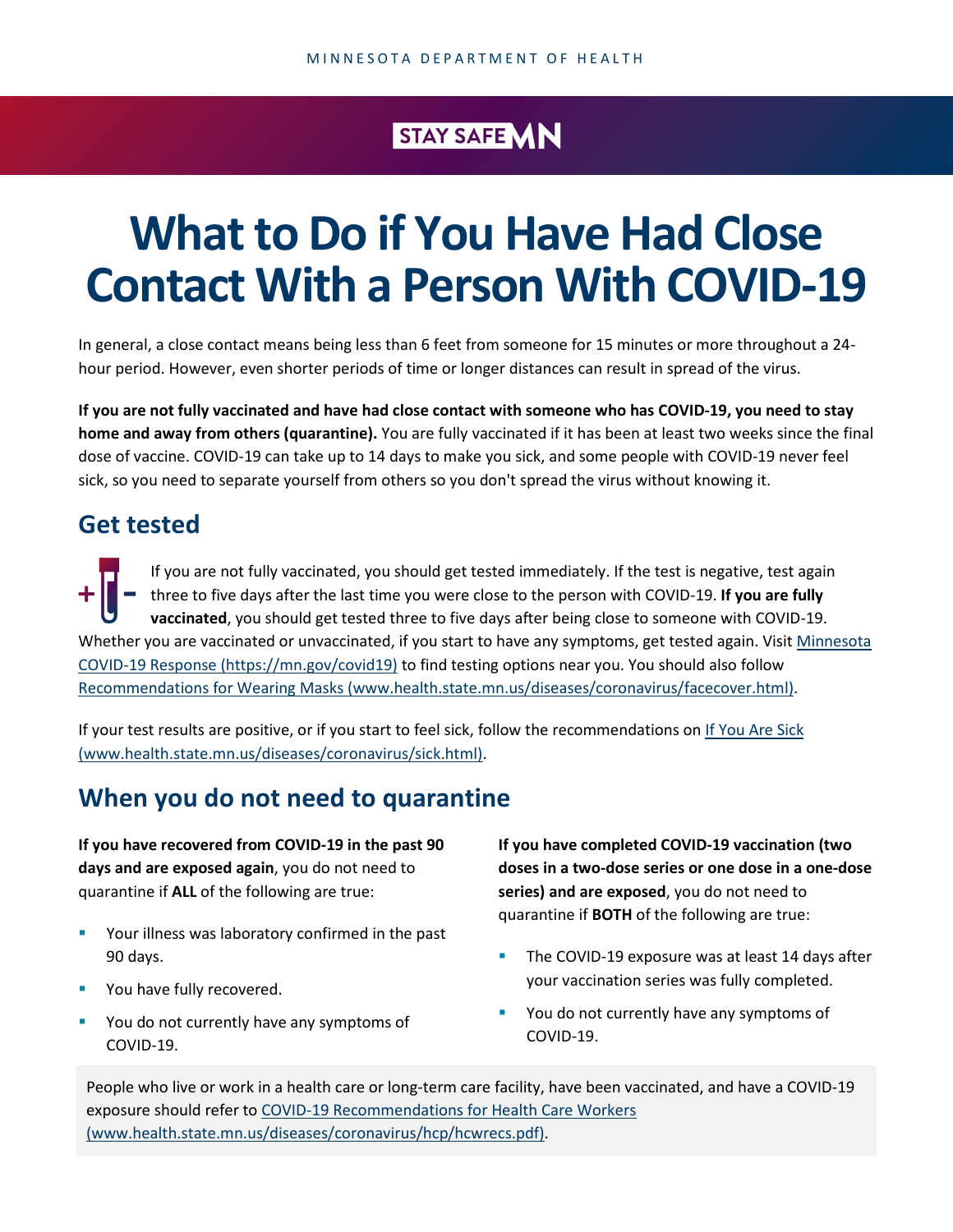## **How to quarantine**

If you are not fully vaccinated:



**Stay home.** Do not go to work, school, or any other place outside the home except for testing or needed medical care.



**Stay away from people who may be at high risk** for getting very sick from COVID-19, including older adults, those living in longterm care facilities, and people with health conditions like asthma, diabetes, heart disease, obesity, or weakened immune systems.



**Separate yourself from other people in your home**. If possible, stay in a specific room and away from other people in your home. Use a separate bathroom if you can.



**Do not use public transportation**, ridesharing (such as Uber or Lyft), or taxis.



**Wear a mask** if around other people. Cover your mouth and nose with a tissue when you cough or sneeze, then wash hands thoroughly.



**Avoid sharing personal household items.** Do not share food, dishes, drinking glasses, cups, eating utensils, towels, or bedding with other people in your home.



**Wash your hands often** with soap and water for at least 20 seconds, or use an alcohol-based hand sanitizer containing at least 60% alcohol.

If you are at high risk of severe illness, you may be able to get medicine to prevent disease. Visi[t COVID-19](https://www.health.state.mn.us/diseases/coronavirus/meds.html)  [Medication Options \(www.health.state.mn.us/diseases/coronavirus/meds.html\)](https://www.health.state.mn.us/diseases/coronavirus/meds.html) for more information.

## **How long to quarantine**

**If you have not been fully vaccinated and were exposed to someone with COVID-19, the safest option is to stay home and away from others for 14 days. In certain situations, you may end your quarantine after 10 days, or after seven days with a negative COVID-19 test result. You cannot end your quarantine before seven days for any reason.**

#### **You should stay away from others for 14 days if:**

- Someone in your home has COVID-19. The 14-day quarantine period starts the day after the person with COVID-19 completes their isolation period.
- You live in a building with other people, where it's either easy to spread the virus or there are many people at high risk for getting COVID-19, like a long-term care facility.
- **You work in health care, or congregate care setting, such as long-term care or a correctional facility.**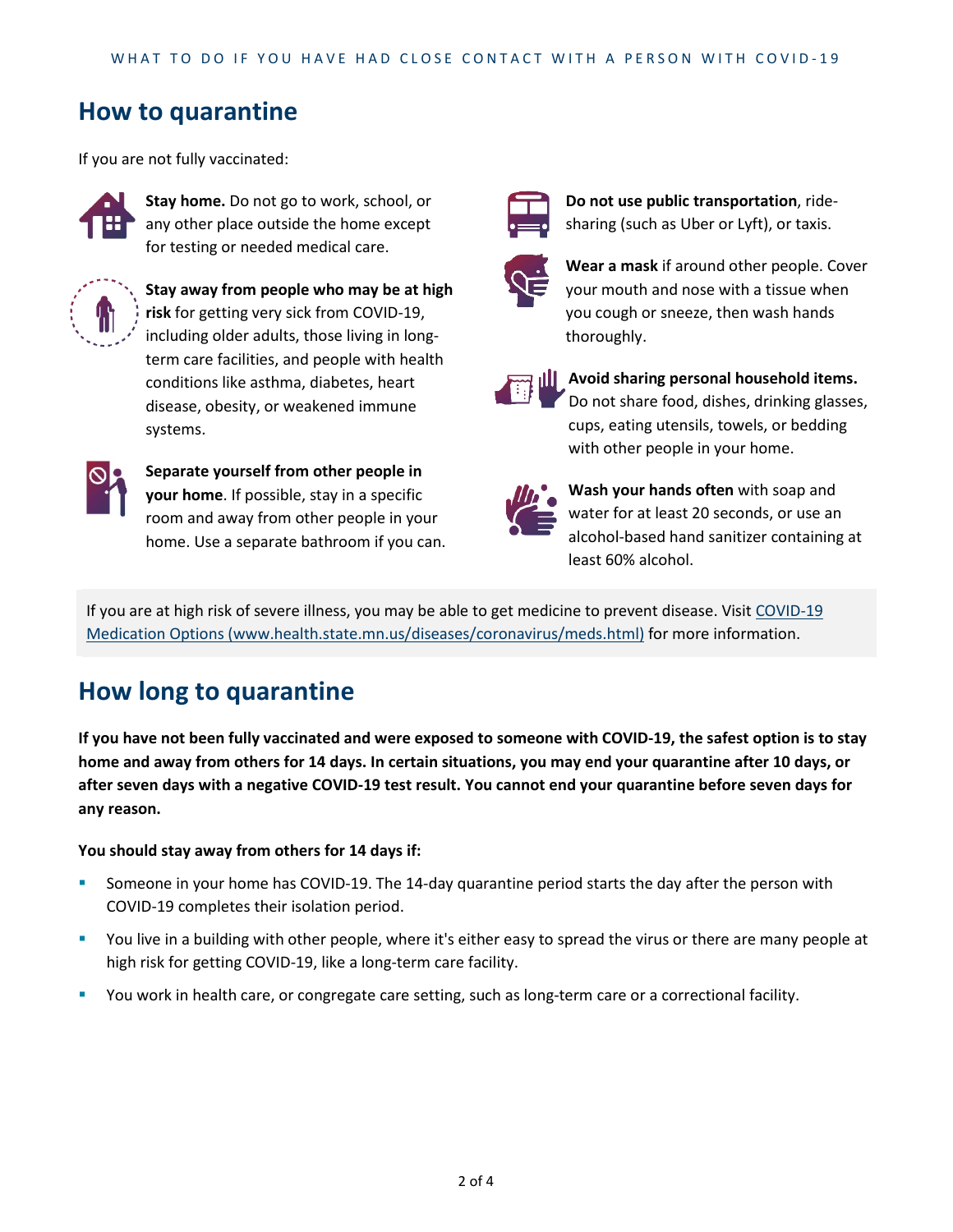

If you live with someone who has COVID-19, you should quarantine during the time they might be contagious (their isolation period), as well as the 14 days after when you could develop COVID-19. **This may mean you need to quarantine for 24 days or more.**

#### The Safest Option: 14-Day Quarantine



#### **A shortened quarantine period may be considered if ALL of the following are true:**

- **Part You have not had any symptoms.**
- **P** You have not had a positive test for COVID-19.
- No one in your home has COVID-19, and you do not live in a building with other people, where it's hard to stay away from others and easy to spread the virus to multiple people, like a long-term care facility.
- You do not work in health care or congregate care setting, such as long-term care or a correctional facility.
- You had a defined exposure, meaning a known exposure with a beginning and an end.

#### **If all of the above conditions are true, quarantine may be shortened to:**

10 days without testing **–** normal activities begin on day 11.

#### **Under Certain Conditions: 10-Day Quarantine**